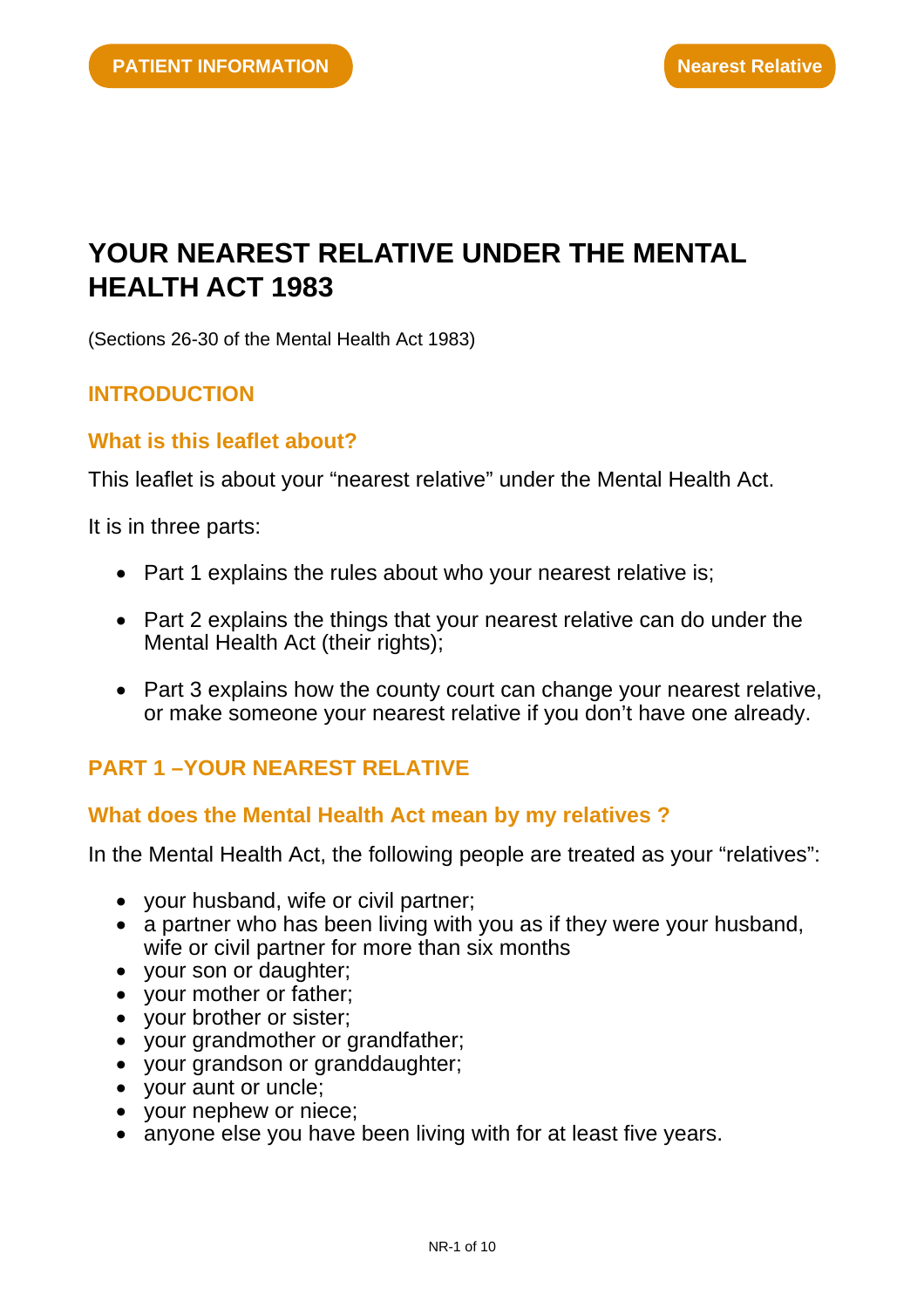If your mother and father were not married when you were born, your father (and his relatives) are only included in this list if he gained parental responsibility for you under the Children Act 1989.

Adoptive relatives are included in the list (for example, your adopted parents or a child you adopted). Step-relatives (for example, your step-parent or stepchild) are not included.

#### **Who is my nearest relative ?**

Your "nearest relative" is normally the person who comes highest in this list of relatives. For example, if you are married and have a child, your husband or wife is the highest person in the list and your child comes second. But if your only relatives are your mother and a niece, your mother comes highest in the list and your niece comes second.

If there is more than one person in the same position in the list, relatives of the "whole blood" come before those of the "half-blood". For example, if your nearest relative could be either your full brother or your half-sister, it will normally be your full brother.

Otherwise, if more than one person comes in the same position, the oldest one comes first. For example, if your nearest relative is one of your children, it will normally be your oldest child.

But if you usually live with, or are cared for by, someone in the list of relatives, that person goes to the top of list and will normally be your nearest relative. If you are in hospital, this includes people you lived with, or were cared for by, before you went into hospital. If there is more than one person, the one who was already highest in the list will normally be your nearest relative. For example, if your only relatives are your father and your two sisters, and you live with your two sisters, they go to the top of the list above your father, and the older of your two sisters will normally be your nearest relative.

There are several exceptions to these rules:

- someone who is in the list of relatives only because they have been living with you cannot be your nearest relative if you have a husband, wife or civil partner who could be your nearest relative instead;
- your husband, wife or civil partner cannot be your nearest relative if you are permanently separated, if they have deserted you, or you have deserted them;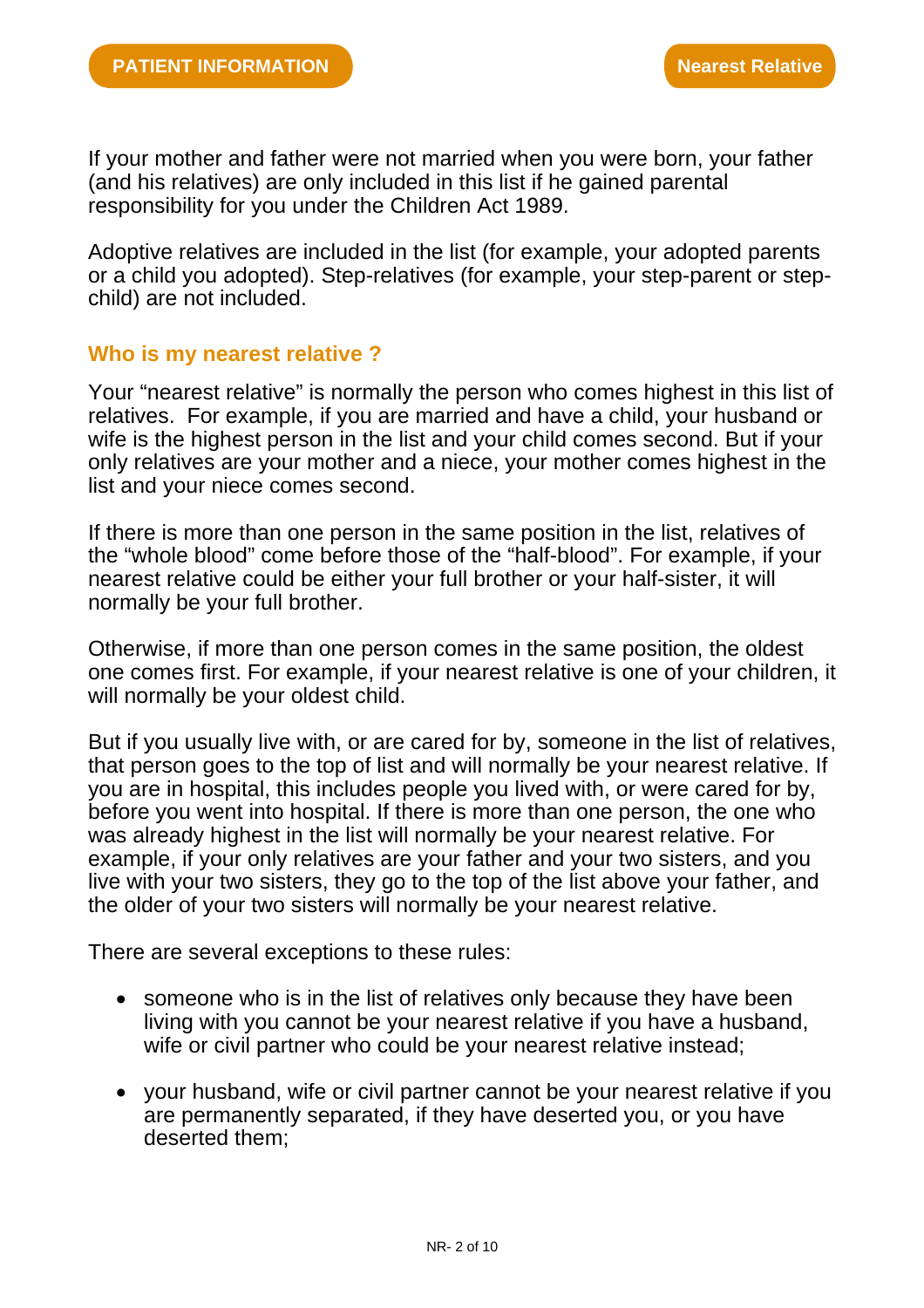- someone who is under 18 cannot be your nearest relative, unless they are your husband, wife or civil partner;
- someone who lives abroad cannot be your nearest relative, unless you also normally live abroad. "Abroad" means outside the United Kingdom, the Isle of Man or the Channel Islands.

In these cases, the next person in line will normally be your nearest relative.

#### **Are there different rules if I am under 18 ?**

For most people under 18, the rules are the same. But there are a few exceptions.

If a court has made a care order putting you in the care of a local authority, the local authority will be your nearest relative (unless you have a husband, wife or civil partner could be your nearest relative instead).

If someone is your legal guardian, that person (or all of those people, if there is more than one) will normally be your nearest relative. This does not include a guardian you have because you are on guardianship under the Mental Health Act itself.

If a court has made a residence order saying who you should live with, that person (or all of those people, if there is more than one) will normally be your nearest relative.

#### **Can my nearest relative change?**

The rules about who your nearest relative is mean that sometimes your nearest relative might change without you or anyone else doing anything. For example, if you got married, your husband or wife would normally become your nearest relative.

The county court can also change your nearest relative, or make someone your nearest relative if you don't have one already. This is explained in Part 3 of this leaflet.

# **PART 2 - YOUR NEAREST RELATIVE'S RIGHTS**

The Mental Health Act says that your nearest relative can do various things in connection with your care and treatment. It also says that other people sometimes have to tell your nearest relative things about your care and treatment. These things are called your nearest relative's "rights".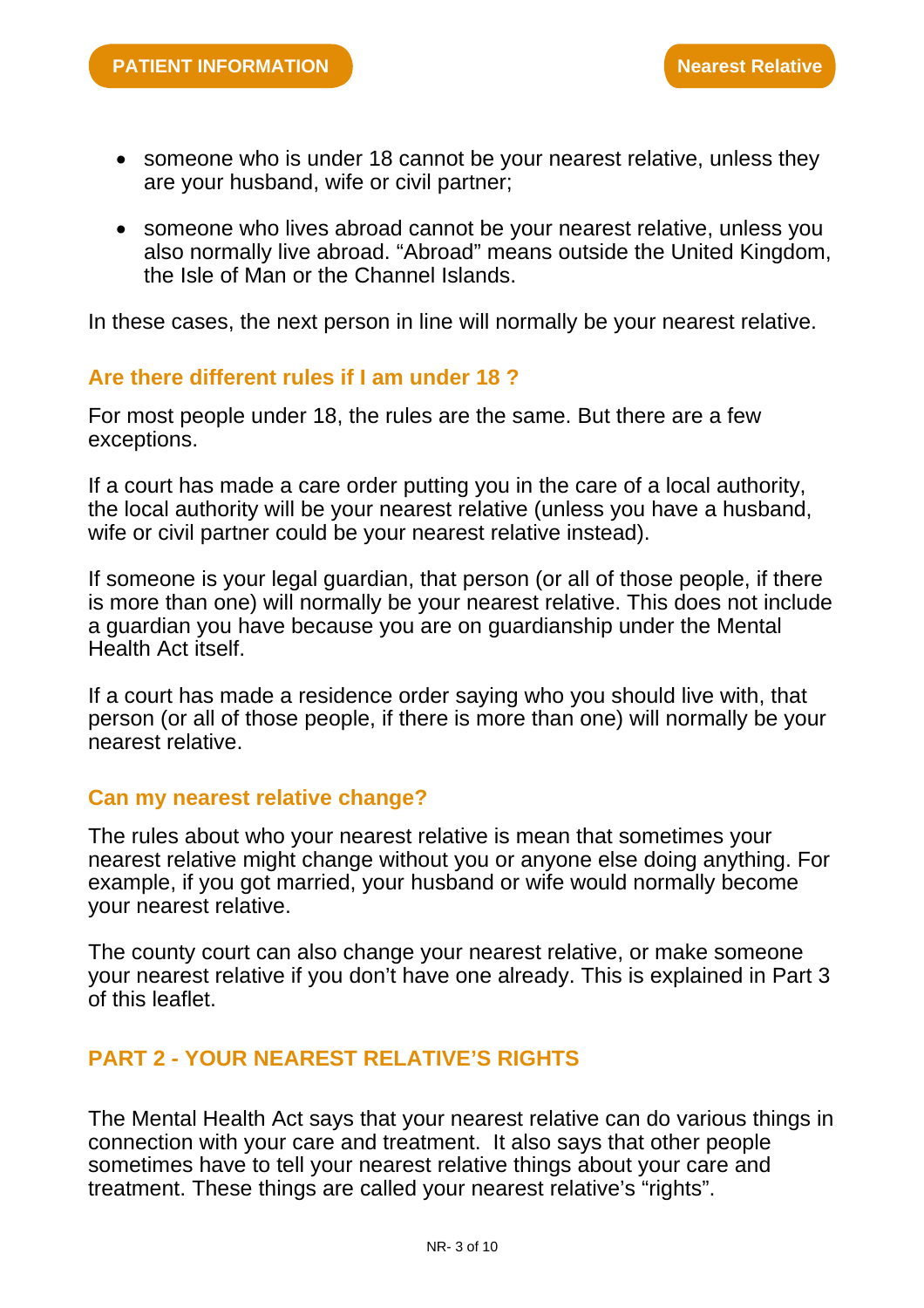# **The right to ask for you to be detained or put on guardianship**

If you have a mental disorder, your nearest relative can ask for you to be detained (kept) in hospital if they think you need to be in hospital, but you do not agree. This is called making an application for you to be detained.

To make an application, your nearest relative must fill out an official form and give it to the hospital. Two doctors must agree that you should be detained (one doctor if it is an emergency).

Your nearest relative can also make an application for you to be put on guardianship, if two doctors agree that you need a guardian to help you. If this happens, you will be told more about what guardianship means.

# **The right to ask for an approved mental health professional to see you**

Normally, it is an approved mental health professional (AMHP) who makes an application for someone to be detained or be put on guardianship. An AMHP is someone who has been specially trained to decide whether people need to be detained or put on guardianship.

Your nearest relative can ask your local social services authority to get an AMHP to think about whether you need to be detained or on guardianship. If the AMHP decides you don't need to be detained or on guardianship, they must tell your nearest relative why in writing.

# **The right to be told about your detention or guardianship**

If an AMHP makes an application for you to be detained for assessment, they must normally do all they can to tell your nearest relative about the application and about your nearest relative's rights. "Assessment" means finding out what is wrong with you and starting to give you any treatment you need for up to 28 days. Your nearest relative cannot stop an AMHP making this kind of application.

If an AMHP is thinking about making an application for you to be detained for treatment (for up to six months at first), they must normally do all they can to ask your nearest relative about it first. An AMHP must also do this if they are thinking about making an application for you to be put on guardianship.

If your nearest relative does not want you to be detained for treatment or put on guardianship, they can stop the AMHP making the application, by telling either the AMHP or the social services authority the AMHP is working for.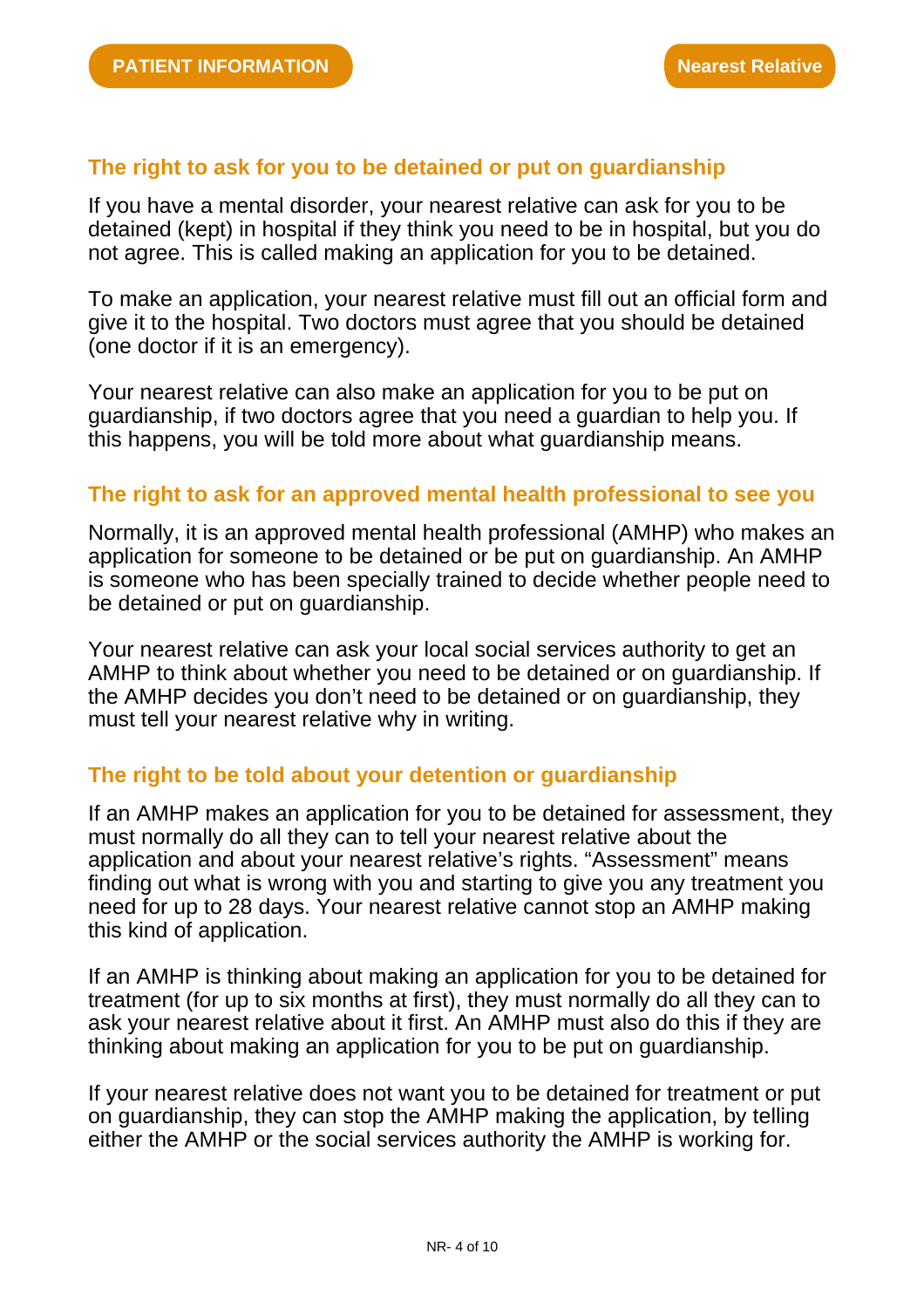But if the AMHP thinks your nearest relative's decision is unreasonable, they can ask the county court to make someone else your nearest relative instead. This is explained in "Can other people change my nearest relative ?**"** in Part 3 of this leaflet. If you have already been detained for assessment, and the staff think you need to stay in hospital, you may be kept there until the court decides what to do.

# **The right to be given information**

If you are detained, the hospital must explain to you why and what your rights are. The hospital must normally give your nearest relative a copy of what they tell you, unless you ask the hospital not to.

The same applies if you go onto supervised community treatment after you have been detained in hospital. Being on supervised community treatment means that your care team will do their best to help you to stay well after you leave hospital, but you can be told to come back to hospital for the treatment you need, if necessary.

If you are put on guardianship, the social services authority must tell you about your rights. The social services authority must normally give your nearest relative a copy of what they tell you, unless you ask them not to.

If you are detained for treatment for more than six months, your detention will have to be renewed from time to time, if the person in charge of your treatment (your responsible clinician) thinks you need to stay in hospital for longer. The hospital must normally tell your nearest relative if this happens, unless you ask the hospital not to. The same applies if your responsible clinician extends your supervised community treatment, so that you have to stay on supervised community treatment for longer.

If your guardianship is renewed, your social services authority must normally tell your nearest relative, unless you ask them not to.

# **The right to be told if you are to be discharged**

If you have been detained, but are now going to be discharged, the hospital must normally tell your nearest relative, unless you ask the hospital not to. "Discharged" means being allowed to leave hospital. The same applies if you stop being on supervised community treatment. If your nearest relative does not want to be told, they can ask the managers of the hospital not to tell them.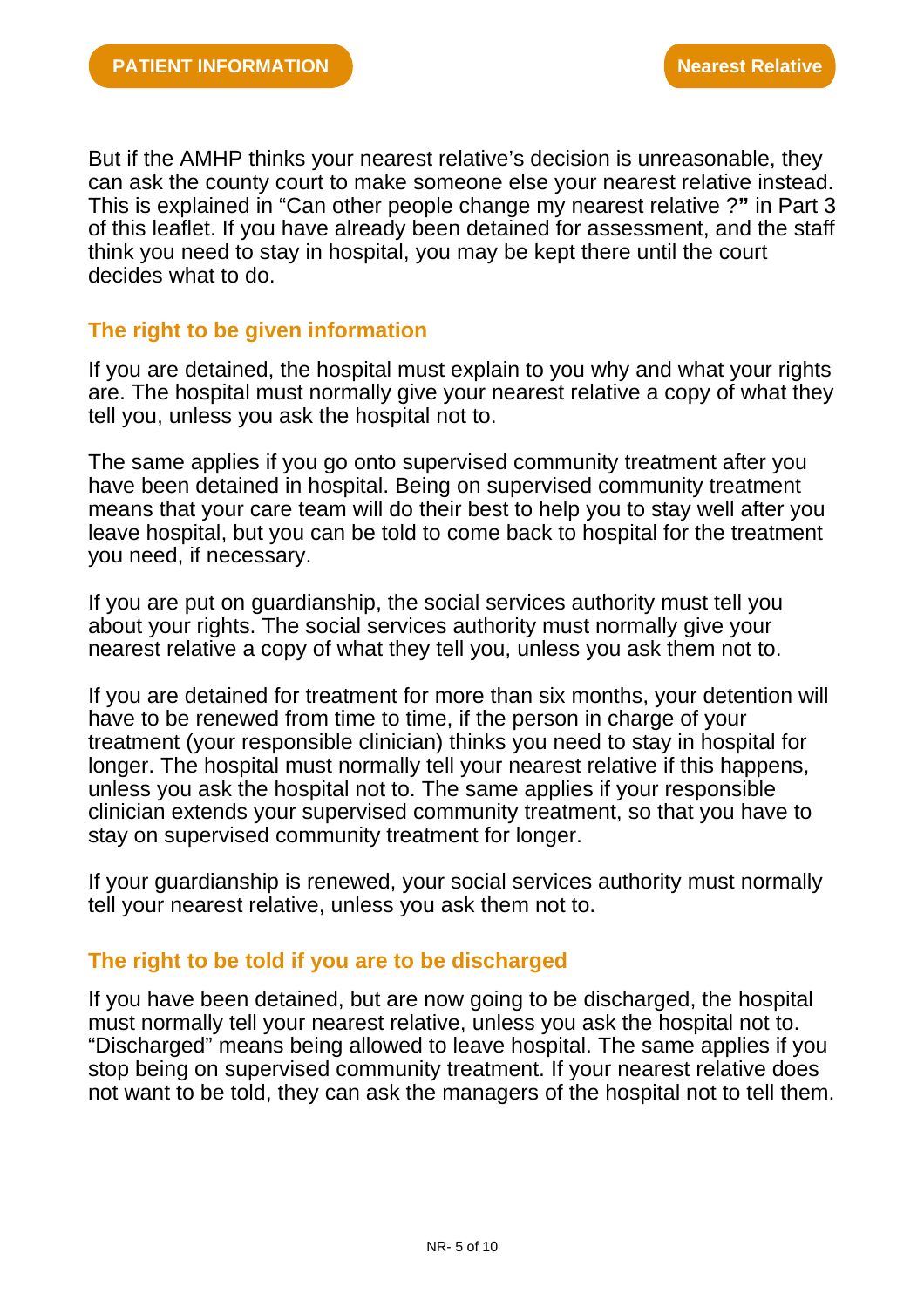# **The right to discharge you**

If you have been detained because of an application made by your nearest relative or an AMHP, your nearest relative can write to the hospital managers to say that they want you to be discharged.

If your nearest relative does this, the hospital managers must let you leave within 72 hours unless your responsible clinician tells them you might be a danger to yourself or other people if you are discharged.

Your nearest relative may also be able to end your supervised community treatment in the same way.

You will be told more about what your nearest relative can do if you are detained or put on supervised community treatment.

If you are on guardianship, your nearest relative can end your guardianship by writing to your social services authority.

# **The right to apply to the Tribunal for you to be discharged**

Most people who are detained can also ask an independent panel – called a Tribunal - to say they should be discharged. People can also ask the Tribunal to end their supervised community treatment or guardianship.

Normally, your nearest relative will be told if you apply to the Tribunal.

Sometimes, your nearest relative may also be able ask the Tribunal to discharge you. You will be told more about what your nearest relative can do if you are detained or put on supervised community treatment or guardianship.

#### **The right to ask for an independent advocate to see you**

Your nearest relative has the right to ask for an independent mental health advocate to see you. However, you do not have to see this advocate if you do not want to.

#### **Can my nearest relative give their rights to someone else?**

Your nearest relative can delegate their rights. This means they can say that someone else should do the things which they would normally do as your nearest relative.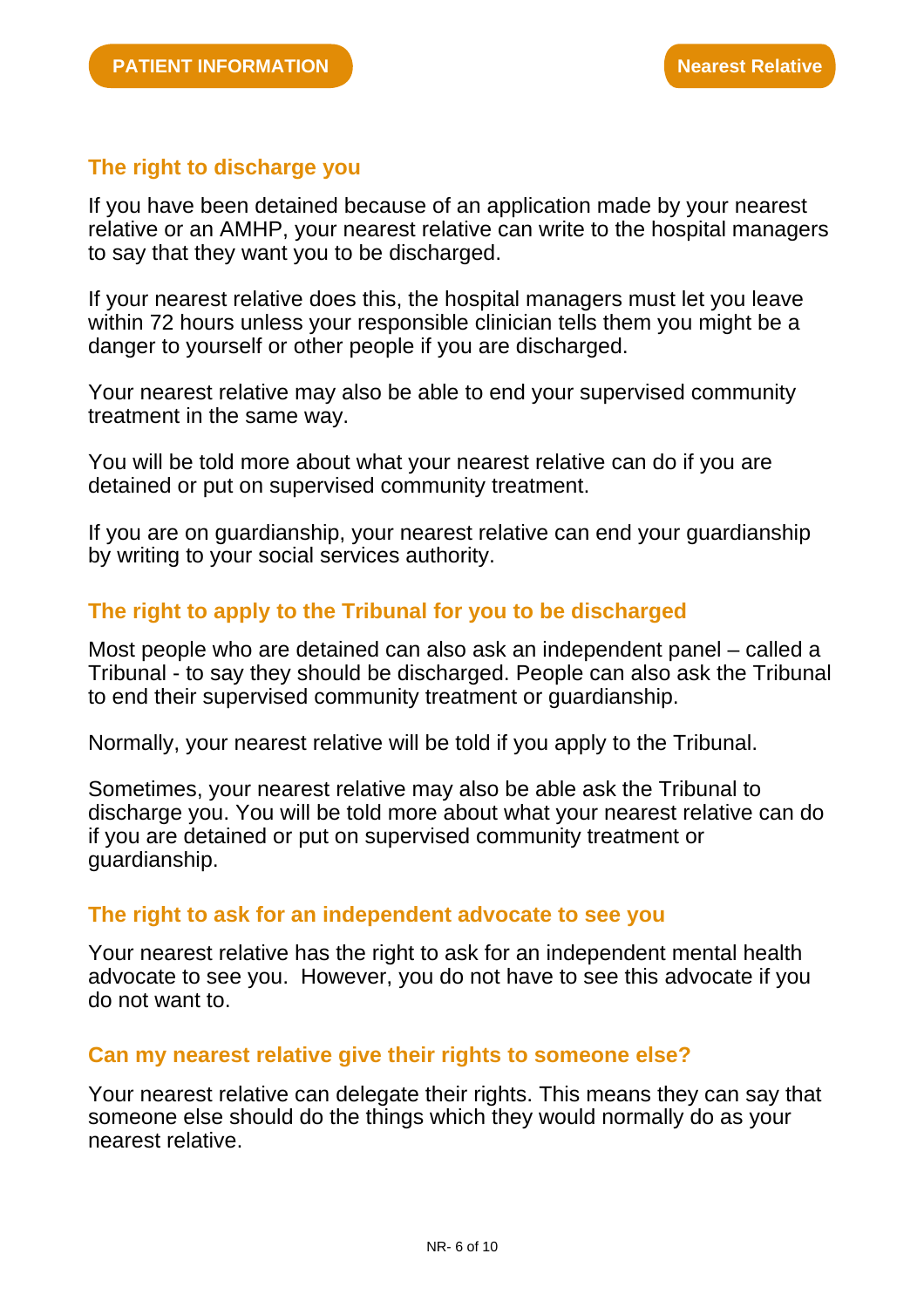If your nearest relative wants to delegate their rights to someone else, they must write to that person saying so. Later on, if your nearest relative wants to take their rights back, they can do that by writing again to the other person.

Your nearest relative must tell you if they have delegated their rights, or taken them back. If you are detained in hospital or on supervised community treatment, they must also write to the managers of your hospital. If you are on guardianship, they must write to your local social services authority (and if your guardian is not a social services authority, they must also write to your guardian).

Your nearest relative can delegate all the rights explained in this leaflet, except for one. If you have been detained in hospital by the courts – or moved from prison to hospital – your nearest relative cannot delegate their right to ask the Tribunal to discharge you.

# **PART 3 – GETTING A NEW NEAREST RELATIVE**

#### **What if I don't have a nearest relative ?**

If you do not have a nearest relative – or no-one can work out who your nearest relative is – you can ask the county court to make someone your nearest relative.

Some other people can also ask the court to do this. The other people who can do this are:

- an AMHP;
- anyone in the list of relatives in Part 1 of this leaflet; and
- anyone else who lives with you (or if you are in hospital, lived with you before you went into hospital).

The court can make an order saying who should be your nearest relative. This could be anyone the court thinks is suitable and who agrees to be your nearest relative. It does not have to be someone in the list of relatives in Part 1 of this leaflet.

If you ask the court to make someone your nearest relative, you can tell the court who you think that should be. If someone else asks the court to do it, they can say who they think your nearest relative should be. If that person agrees to be your nearest relative, and the court thinks they are suitable, it will make an order saying they should be your nearest relative. Otherwise,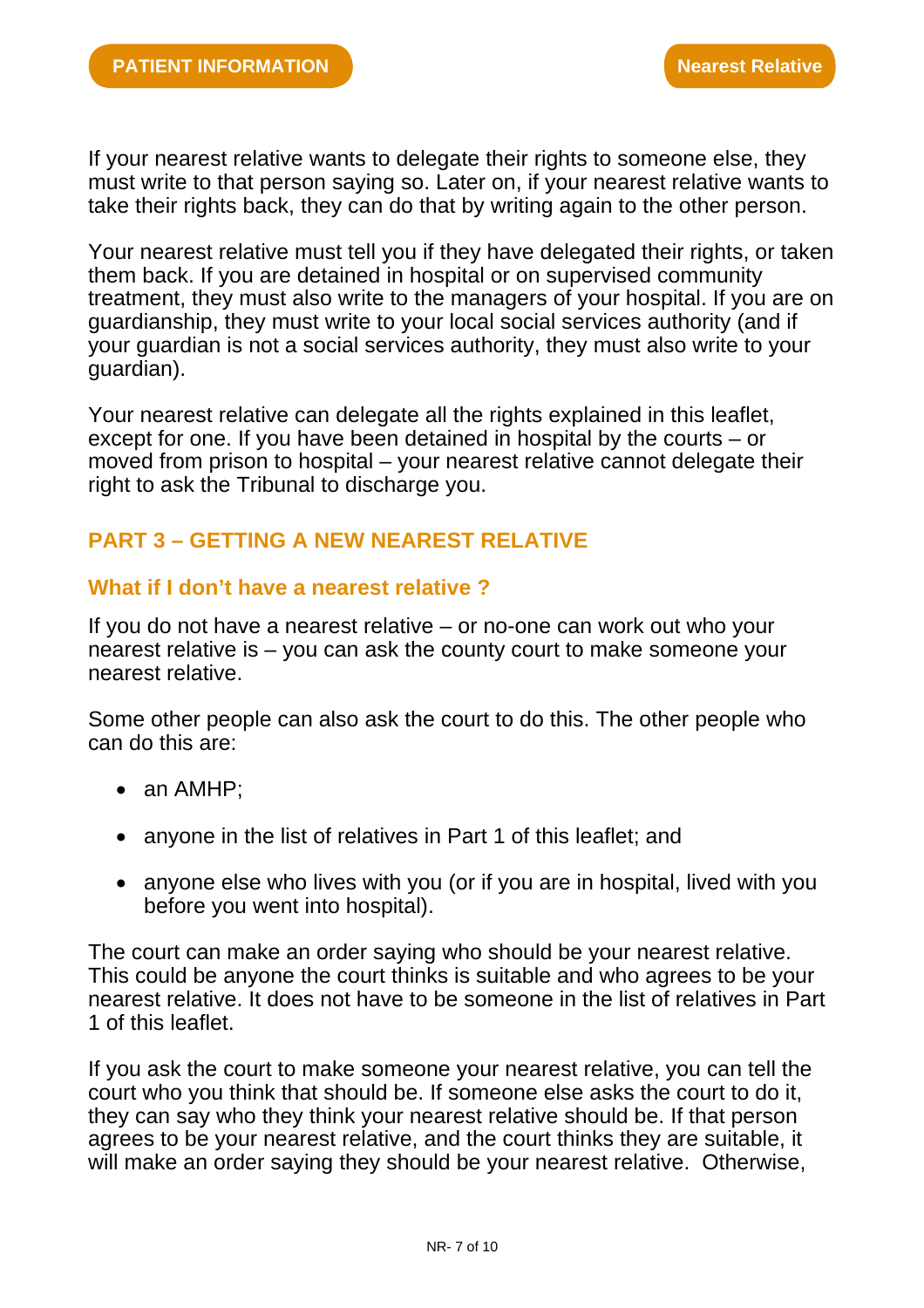the court will choose someone else it thinks is suitable and who agrees to be your nearest relative.

#### **Can I change my nearest relative ?**

If you don't think your nearest relative is suitable to be your nearest relative, you can ask the county court to change your nearest relative.

You can also ask the court to change your nearest relative if your nearest relative is too ill to do the things the Mental Health Act says a nearest relative can do.

Your nearest relative will probably get a chance to tell the court if they think that they should stay as your nearest relative.

If the court agrees that your nearest relative is not suitable, or is too ill, it will make an order saying that someone else should be your nearest relative.

You can tell the court who you think your new nearest relative should be. If that person agrees to be your nearest relative, and the court thinks they are suitable, it will make an order saying they should be your nearest relative. Otherwise, the court will choose someone else it thinks is suitable and who agrees to be your nearest relative.

The new person could be anyone who the court thinks is suitable and who agrees to be your nearest relative. It does not have to be someone in the list of relatives in Part 1 of the leaflet.

#### **Can other people change my nearest relative ?**

Some other people can also ask the county court to change your nearest relative. The other people who can do this are:

- an AMHP:
- anyone in the list of relatives in Part 1 of this leaflet: and
- anyone else who lives with you (or if you are in hospital, lived with you before you went into hospital).

Like you, they can ask the court to do this if they think your nearest relative is not suitable or is too ill to be your nearest relative.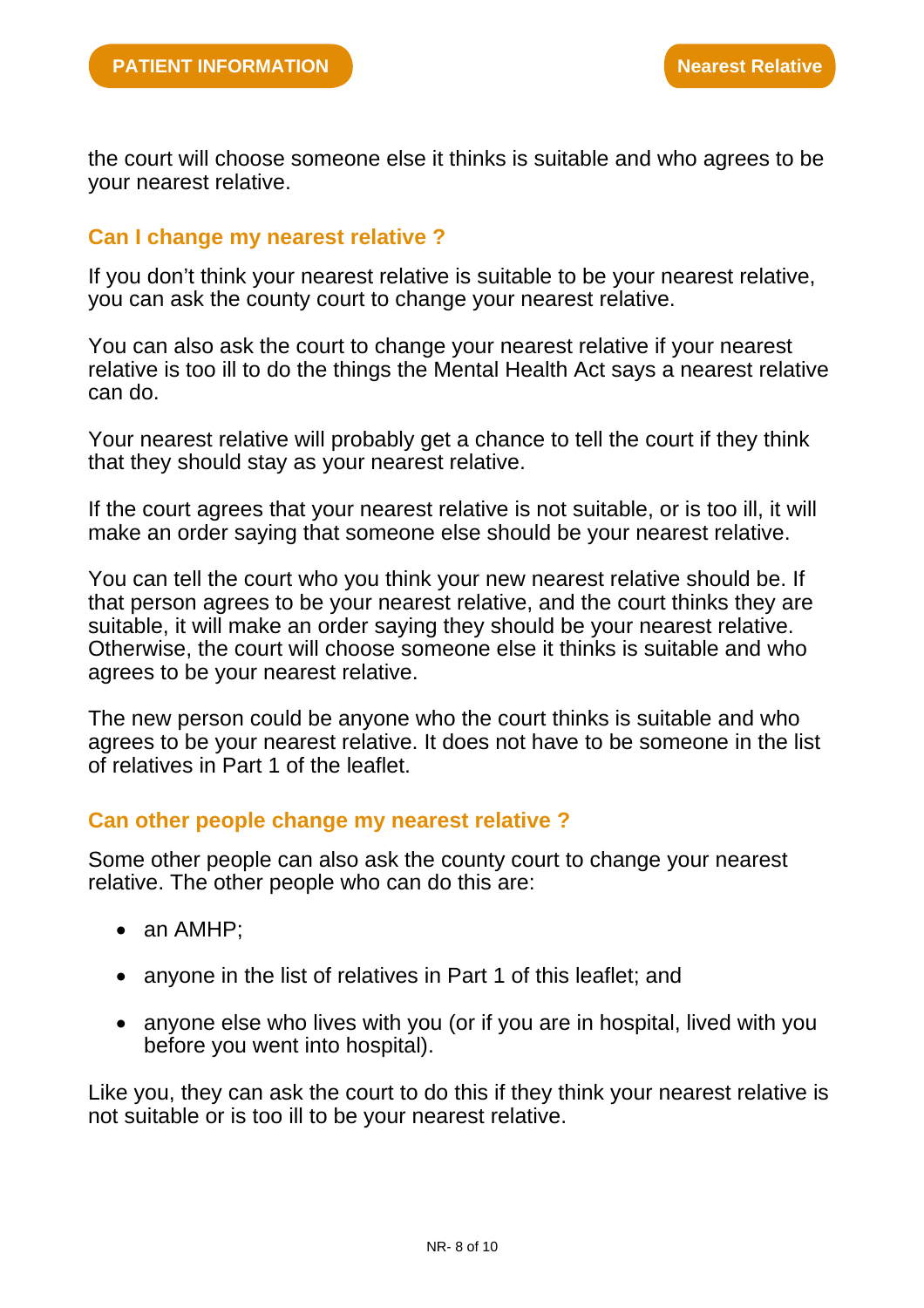They can also ask the court to change your nearest relative if:

- your nearest relative refuses to allow you to be detained or be put on guardianship and they think your nearest relative is being unreasonable; or
- they think your nearest relative has used their right to discharge you  $$ or is likely to use it – without properly thinking about the effect on you or other people.

(You can also do this yourself, but normally an AMHP or someone else would do it.)

#### **How do I ask the county court to make someone my nearest relative?**

If you want the county court to say who your nearest relative should be, you have to fill in a form called an "application". You may also have to pay a fee. It is probably best to ask a solicitor to help you with this. The solicitor will be able to tell you if you can get help free of charge under the Legal Aid scheme.

# **What happens if the court makes someone my nearest relative?**

If the court makes an order changing your nearest relative because it thinks your nearest relative:

- has objected unreasonably to you being detained or going onto guardianship; or
- has used their right to discharged you  $-$  or is likely to use it  $-$  without properly thinking about the effect on you or other people

the new person will only be your nearest relative for as long as you are detained in hospital, or are on supervised community treatment or guardianship. If you have not been detained in hospital or put on supervised community treatment or guardianship, the new person will only be your nearest relative for three months. After that, the rules in Part 1 of this leaflet about who your nearest relative is will apply again. Normally that means your old nearest relative will become your nearest relative again.

In other cases, if the court makes an order saying who your nearest relative should be, it might decide to say how long they should stay your nearest relative. Once that time is up, the rules in Part 1 of this leaflet will apply again.

Otherwise, once the court has made an order saying who your nearest relative should be, only the court will be able to change your nearest relative